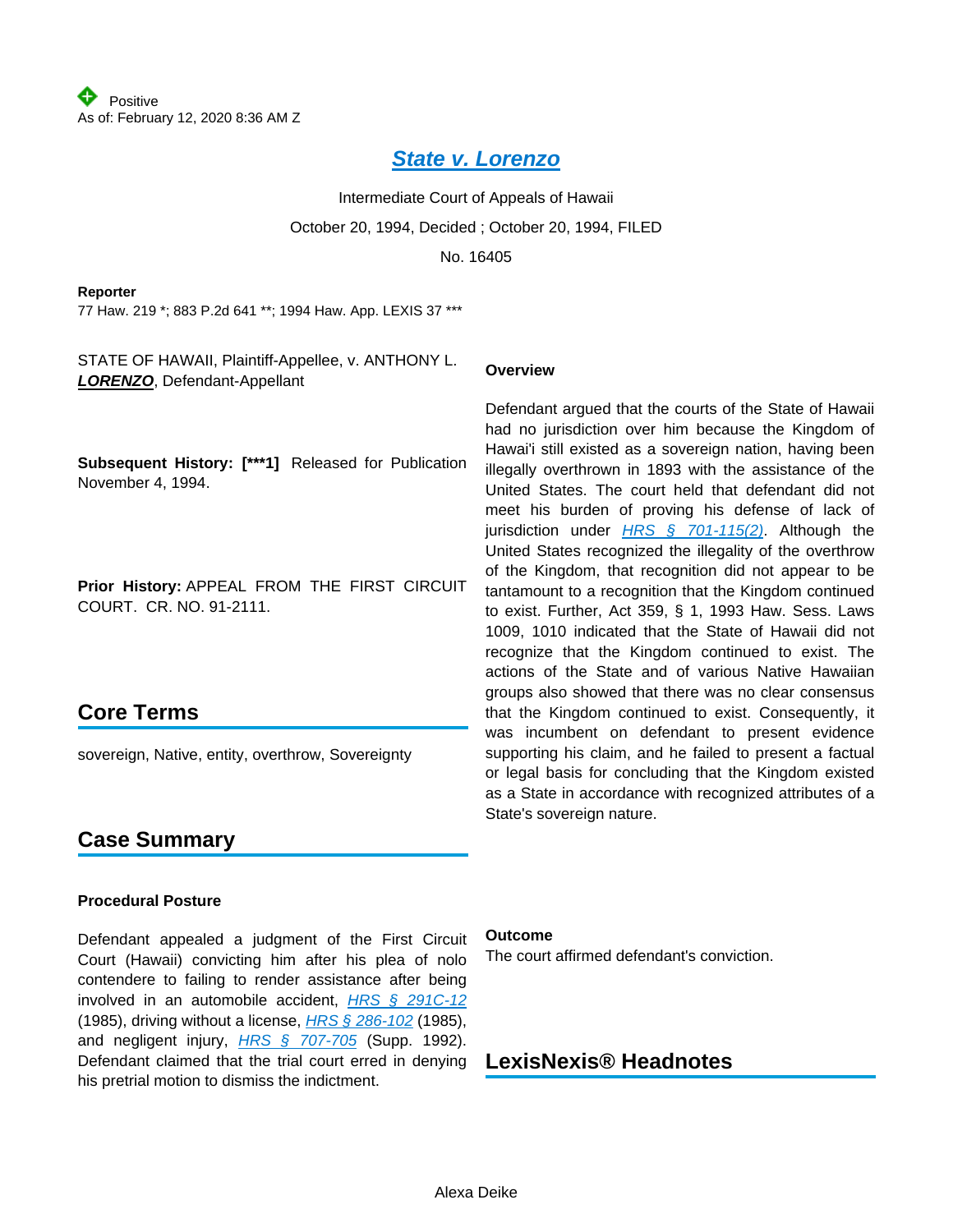Civil Procedure > Appeals > Standards of Review > De Novo Review

Criminal Law & Procedure > ... > Standards of Review > De Novo Review > General Overview

Civil Procedure > Preliminary Considerations > Jurisdiction

Civil Procedure > ... > Jurisdiction > Subject Matter Jurisdiction > Jurisdiction Over Actions

### **[HN1](https://advance.lexis.com/api/document?collection=cases&id=urn:contentItem:3RX4-1TR0-003F-G3KM-00000-00&context=&link=LNHNREFclscc1)**[ ] **Standards of Review, De Novo Review**

The court's jurisdiction to consider matters brought before it is a question of law, which is subject to de novo review on appeal applying the "right/wrong" standard.

Governments > State & Territorial Governments

**[HN2](https://advance.lexis.com/api/document?collection=cases&id=urn:contentItem:3RX4-1TR0-003F-G3KM-00000-00&context=&link=LNHNREFclscc2)**[ ] **Governments, State & Territorial Governments**

A State is defined as an entity that has a defined territory and a permanent population, under the control of its own government, and that engages in, or has the capacity to engage in, formal relations with other such entities.

<span id="page-1-0"></span>Governments > State & Territorial Governments

#### **[HN3](https://advance.lexis.com/api/document?collection=cases&id=urn:contentItem:3RX4-1TR0-003F-G3KM-00000-00&context=&link=LNHNREFclscc3)**[ ] **Governments, State & Territorial Governments**

The following are essential attributes of sovereign statehood: the power to declare and wage war; to conclude peace; to maintain diplomatic ties with other sovereigns; to acquire territory by discovery and occupation; and to make international agreements and treaties.

**Counsel:** Kali Watson, on the brief for defendantappellant.

James M. Anderson, Deputy Prosecuting Attorney, City and County of Honolulu, on the brief for plaintiffappellee.

**Judges:** BURNS, C.J., HEEN, AND WATANABE, JJ.

**Opinion by:** HEEN

### **Opinion**

 **[\*220] [\*\*642]** OPINION OF THE COURT BY HEEN, J.

Upon his plea of nolo contendere, Defendant-Appellant Anthony Lorenzo (Lorenzo) was adjusted guilty of the offenses of failing to render assistance after being involved in an automobile accident, Hawai'i Revised [Statutes \(HRS\) § 291C-12](https://advance.lexis.com/api/document?collection=statutes-legislation&id=urn:contentItem:5B63-3881-6M80-40HF-00000-00&context=) (1985), driving without a license,  $HRS \, \S$  286-102 (1985), and negligent injury, [HRS § 707-705](https://advance.lexis.com/api/document?collection=statutes-legislation&id=urn:contentItem:5B63-3JG1-6M80-40RX-00000-00&context=) (Supp. 1992).

Lorenzo appeals, arguing that the lower court erred in denying his pretrial motion (Motion) to dismiss the indictment. The essence of the Motion is that the Kingdom of Hawai'i (Kingdom) was recognized as an independent sovereign nation by the United States in numerous bilateral treaties; the Kingdom was illegally overthrown in 1893 with the assistance of the United States; the Kingdom still exists as a sovereign nation; he is a citizen of the Kingdom; therefore, the courts of the State of Hawai'i have no jurisdiction over him. <sup>1</sup> Lorenzo makes the **[\*\*\*2]** same argument on appeal. For the reasons set forth below, we conclude that the lower court correctly denied the Motion.

We start with the proposition that  $HM1$ <sup>[1]</sup> the court's jurisdiction to consider matters brought before it is a question of law, United States v. Lorenzo, 995 F.2d [1448, 1456 \(9th Cir. 1993\)](https://advance.lexis.com/api/document?collection=cases&id=urn:contentItem:3S4X-GFW0-003B-P2S0-00000-00&context=), cert. denied, U.S. , S. Ct.  $\Box$ ,  $\Box$  L. Ed. 2d  $\Box$ , which is subject to de novo review on appeal applying the "right/wrong" standard. State v. [Furutani, 76 Haw. 172, 180, 873 P.2d 51, 59 \(1994\)](https://advance.lexis.com/api/document?collection=cases&id=urn:contentItem:3RX4-1470-003F-G0D1-00000-00&context=) (citing [In re Estate of Holt, 75 Haw. 224, 232, 857 P.2d](https://advance.lexis.com/api/document?collection=cases&id=urn:contentItem:3RX4-14M0-003F-G0FC-00000-00&context=) 

<sup>&</sup>lt;sup>1</sup> Incongruously, although Defendant challenged the lower court's jurisdiction, he in fact requested the court to exercise jurisdiction by transferring the case to the "Court of the Supreme Court of Judicature under the Hawaii Nationals."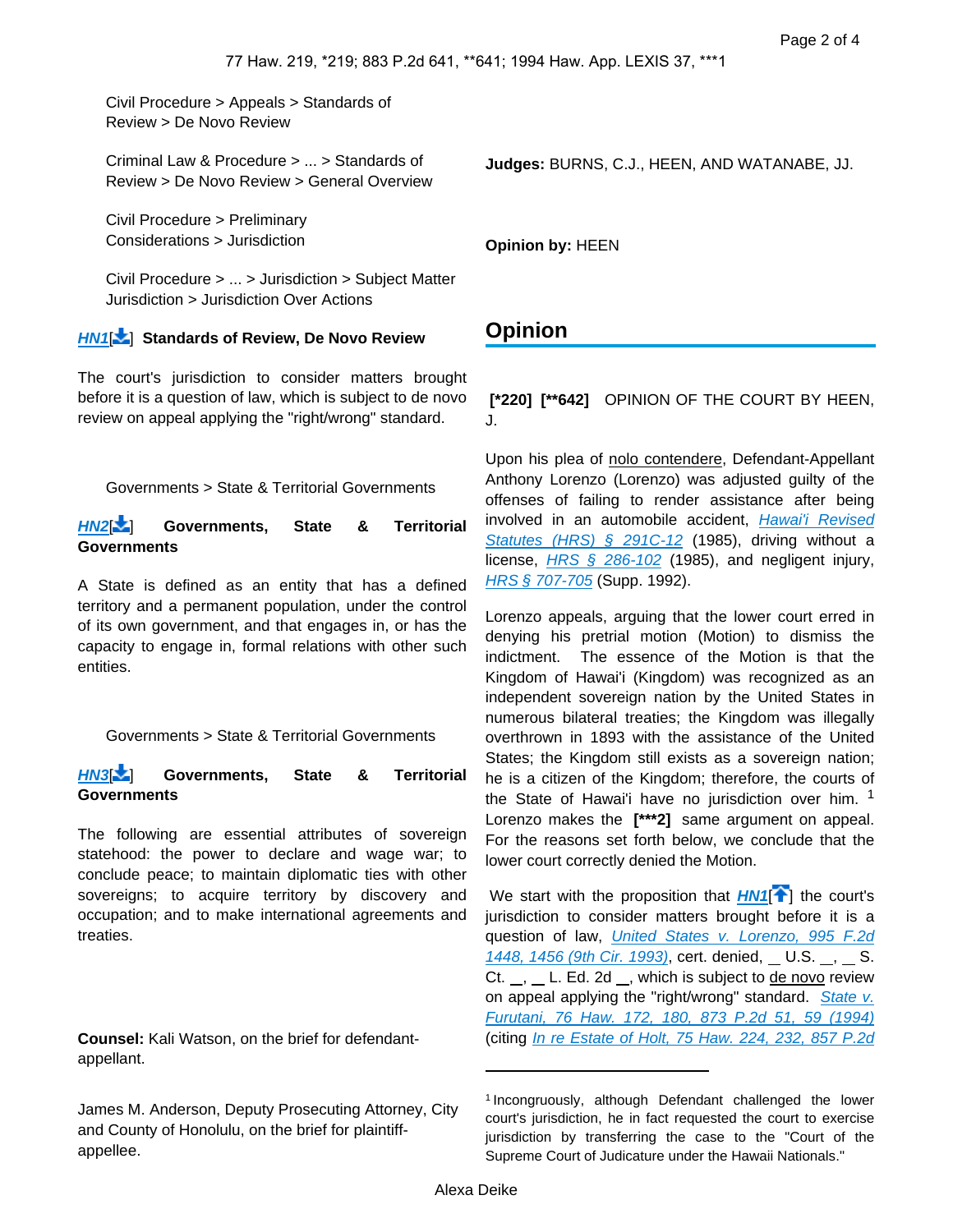[1355, 1359](https://advance.lexis.com/api/document?collection=cases&id=urn:contentItem:3RX4-14M0-003F-G0FC-00000-00&context=), reconsideration denied, 75 Haw.  $\Box$ , 863 P.2d 989 (1993)) **[\*\*\*3]** (citation omitted).

The lower court in this case orally ruled:

Although the Court respects Defendant's freedom of thought and expression to believe that jurisdiction over the Defendant for the criminal offenses in the instant case should be with a sovereign, Native Hawaiian entity, like the Kingdom of Hawaii [Hawai'i], such an entity does not preempt nor preclude jurisdiction of this court over the above-entitled matter.

The essence of the lower court's decision is that even if, as Lorenzo contends, the 1893 overthrow of the Kingdom was illegal, that would not affect the court's jurisdiction in this case. Although the court's rationale is  **[\*221] [\*\*643]** open to question in light of international law,  $<sup>2</sup>$  the record indicates that the decision was correct</sup> because Lorenzo did not meet his burden of proving his defense of lack of jurisdiction. [HRS § 701-115\(2\)](https://advance.lexis.com/api/document?collection=statutes-legislation&id=urn:contentItem:5B63-3JG1-6M80-408X-00000-00&context=). Therefore, we must affirm the judgment. State  $v$ . Schroeder, \_ Haw. \_ (No. 15356, August 30, 1994) (citing [Brooks v. Minn, 73 Haw. 566, 576, 836 P.2d](https://advance.lexis.com/api/document?collection=cases&id=urn:contentItem:3RX4-1570-003F-G0H8-00000-00&context=)  [1081, 1087 \(1992\)\)](https://advance.lexis.com/api/document?collection=cases&id=urn:contentItem:3RX4-1570-003F-G0H8-00000-00&context=).

 **[\*\*\*4]** The United States Government recently recognized the illegality of the overthrow of the Kingdom and the role of the United States in that event. P.L. 103- 150, 107 Stat. 1510 (1993). However, that recognition does not appear to be tantamount to a recognition that the Kingdom continues to exist.

The Hawai'i State Government has also recognized that as a result of the overthrow and the events that followed thereafter,

the indigenous people of Hawaii [Hawai'i] were denied the mechanism for expression of their inherent sovereignty through self-government and self-determination, their lands, and their ocean

A state has an obligation not to recognize or treat as a state an entity that has attained the qualifications for statehood as a result of a threat or use of armed force in violation of the United Nations Charter.

2

resources. Act 359, § 1, 1993 Haw. Sess. Laws 1009, 1010.

The stated purpose of Act 359 is to "facilitate the efforts of native Hawaiians to be governed by an indigenous sovereign nation of their own choosing." Thus, while the legislature has tacitly recognized the illegal overthrow, Act 359 indicates that the State of Hawai'i does not recognize that the Kingdom exists at the present time.

Act 359 recognized the Hawaiian sovereignty movement and established the Hawaiian Sovereignty Advisory Commission to assist the legislature in obtaining "counsel from the native Hawaiian **[\*\*\*5]** people on the process" of determining their willingness to convene in a convention and draft a document to provide for their self-governance through a sovereign entity. <sup>3</sup> Only theoretically would such an entity be an extension of the original Kingdom; rather, it would be a new sovereign entity established by a present day Native Hawaiian citizenry.

 We also take judicial notice that within the Native Hawaiian community there is more than one group that has disavowed Act 359's process and has declared itself to be either independent of the State and the United States or has established its own constitution establishing a Native Hawaiian "Nation within a Nation." At least one of those groups bases its declaration **[\*\*\*6]**  of independence on P.L. 103-150. Some of those groups have actively sought recognition internationally and from the United States government as a reorganized sovereign Hawaiian nation. However, none has been successful so far.

Although it may be argued, as do many Native Hawaiians, that the actions and the declarations of the United States and the State are not determinative of the question of the continued existence of the Kingdom, those actions, and the actions of the various Native Hawaiian groups referred to above, illustrate that there is no clear consensus that the Kingdom does continue to exist. Consequently, it was incumbent on Defendant to present evidence supporting his claim. United States v. Lorenzo. Lorenzo has presented no factual (or legal) basis for concluding that the Kingdom exists as a state

Restatement (Third) of the Foreign Relations Law of the [United States § 202\(2\)](https://advance.lexis.com/api/document?collection=analytical-materials&id=urn:contentItem:42GD-0NV0-00YF-J00H-00000-00&context=).

The illegal overthrow leaves open the question whether the present governance system should be recognized, even though the illegal overthrow predated the United Nations Charter.

<sup>&</sup>lt;sup>3</sup> In 1994, the legislature changed the name of the Hawaiian Sovereignty Advisory Commission to the Hawaiian Sovereignty Election Council and gave the Council general supervision over elections to a convention of Native Hawaiians to prepare a system of self-governance for themselves. Act 200, 1994 Haw. Sess. Laws.